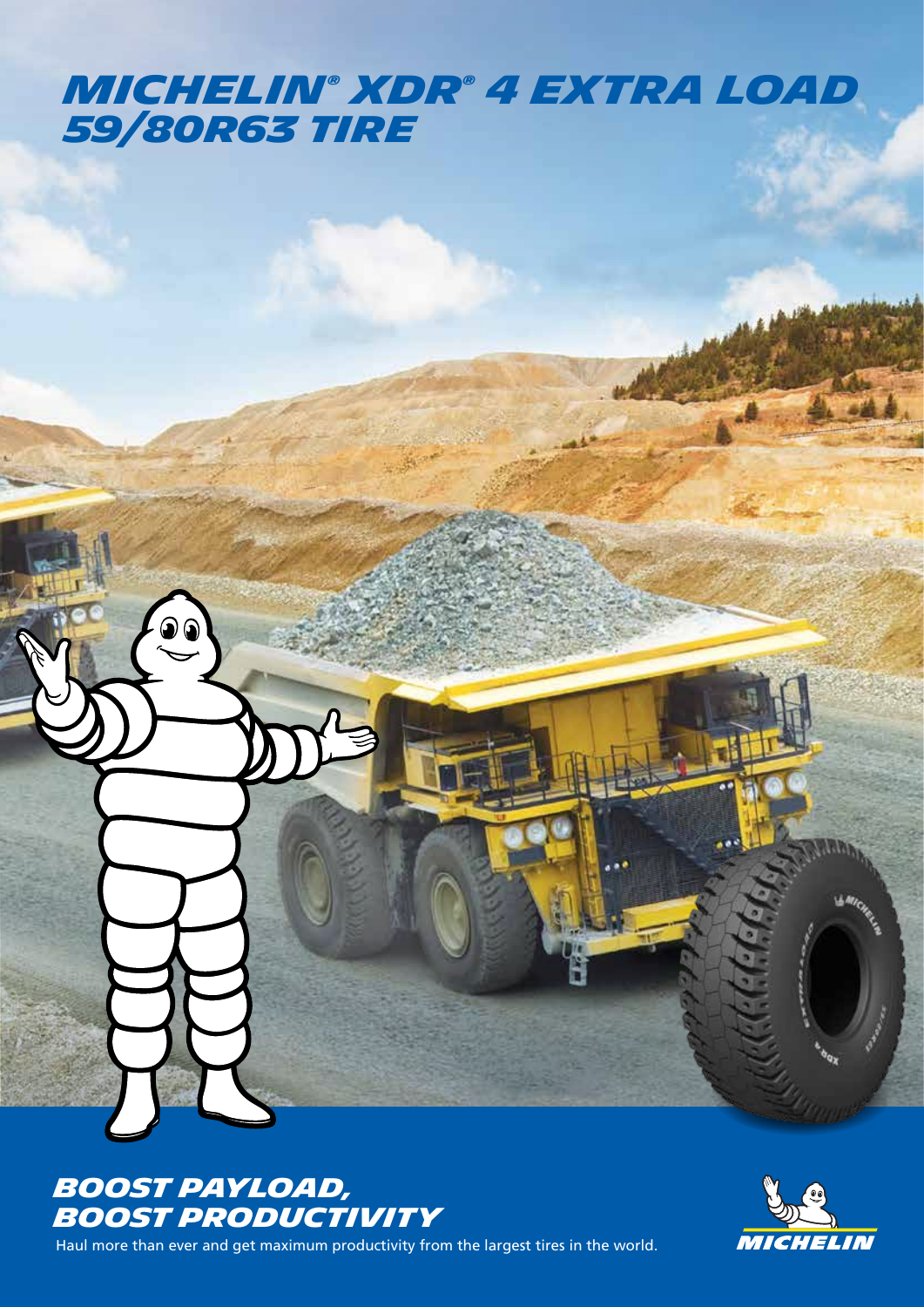

The MICHELIN® XDR® 4 EXTRA LOAD 59/80R63 tire is the most productive rigid dump truck tire on the market.<sup>1</sup> It's designed to help you get the most out of your assets thanks to new, innovative technologies: a new tread pattern, improved wear resistance and an updated tread design.

## **10% MORE LOAD CAPACITY**



#### *ADVANCED NEW TIRE CASING*

- Stronger cables and architecture increase loadcarrying capacity2 (up to 115 Tons)
- Optimized internal volume with more internal air volume than the MICHELIN<sup>®</sup> XDR<sup>®</sup> 3 tire<sup>3</sup> •
- Carry more load with the same life as the MICHELIN<sup>®</sup> XDR<sup>®</sup> 3 tire<sup>3</sup> •



*1*

### *THE HIGHEST TKPH ON THE MARKET*

The MICHELIN® XDR® 4 EXTRA LOAD 59/80R63 tire is the most productive Rigid dump truck tire on the market,<sup>4</sup> with 2576 TKPH. So you can haul more, faster than ever before.



1Based on comparisons to the 2021 Bridgestone Databook, and the 2020 Goodyear Databook. Actual results may vary. <sup>2</sup> The new MICHELIN® 59/80R63 XDR® 4 EXTRA LOAD, get 10% more load capacity, to carry up to 115 Tons, due to new cables, architecture and larger size (Compared to MICHELIN® XDR® 3 59/80R63, as set forth in the 2019 Michelin Data Book. Actual results may vary.). 3Compared to MICHELIN® XDR® 3 59/80R63, as set forth in the 2019 Michelin Data Book. Actual results may vary. <sup>4</sup> The new MICHELIN® 59/80R63 XDR® 4 EXTRA LOAD, Get the Highest TKPH/Most Productive Rigid Dump Truck tire on the market (2576 TKPH).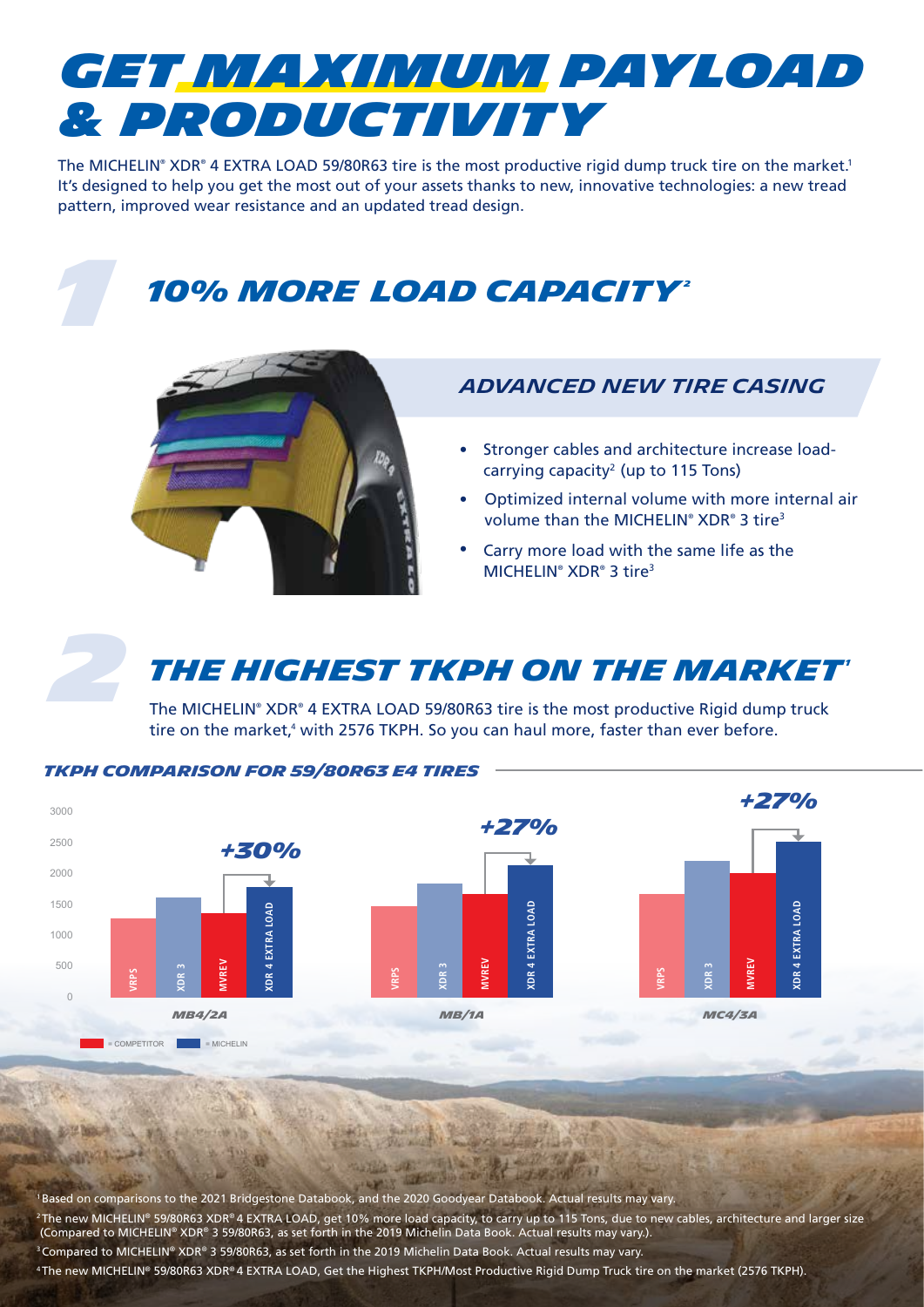### *3 IMPROVED HEAT RESISTANCE, ADHERENCE AND WEAR PROFILE1*



#### *NEW TREAD PATTERN*

- New tread pattern delivers improved aggression resistance and better traction1
- More space between the lugs and shoulder circular cavities creates better adhesion and heat resistance<sup>1</sup>

### *4 IMPROVED WEAR RESISTANCE2*





MICHELIN<sup>®</sup> XDR<sup>®</sup> 3



at 28KPH at 28KPH MICHELIN® XDR® 4 EXTRA LOAD

### *WEAR RESISTANCE*

Newest tread rubber compound on the market offers improved wear resistance for a longer-lasting tire2

#### *NEW TREAD DESIGN*

The combination of a new tread design and the newest tread rubber compound on the market offers:

- Cooler running temperature<sup>1</sup>
- Increased thermal capacity<sup>1</sup>

1The new MICHELIN® 59/80R63 XDR® 4 EXTRA LOAD, was designed for improved Heat Resistance, Adherence and Wear Profile, thanks to a new tread pattern. <sup>2</sup> The new MICHELIN® 59/80R63 XDR® 4 EXTRA LOAD, was designed for Better Wear Resistance, thanks to a revolutionary new compound.